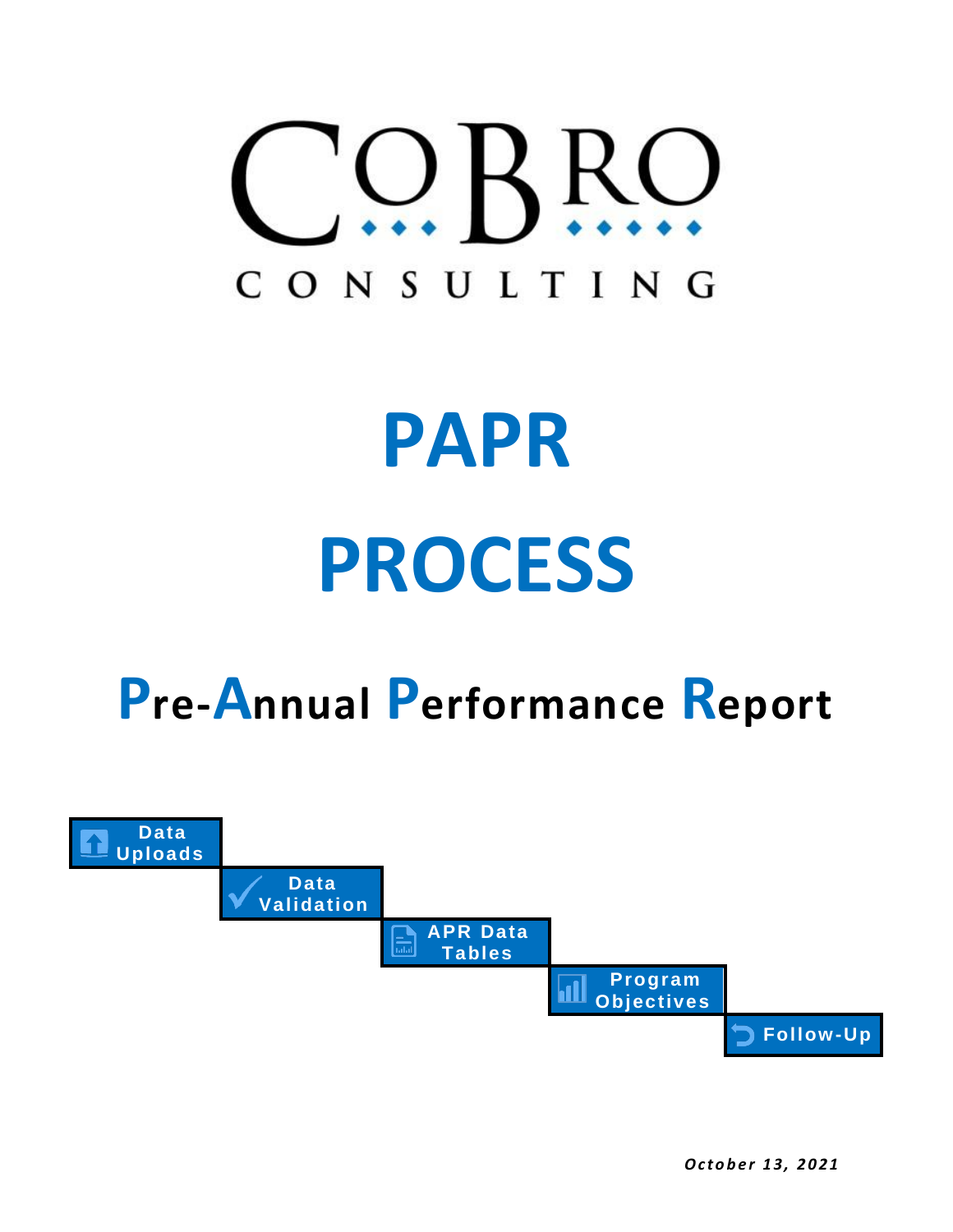# **Guide to PAPR**

### **Your annual challenge:**

Each year, GEAR UP programs need to collect, organize, and report on a wide variety of data for your program's Annual Performance Report (APR). This data provides the information needed for the APR data tables, and is also the basis of analyses conducted to examine progress toward your program objectives. Accurate and valid data can be very useful as you implement your program; conversely, inaccurate data can lead you to make decisions that do not support your program.

Data collection, management, and reporting for the APR can be complex. Different people are responsible for different pieces. Questions arise requiring research, decisions, or revisions – or all three. Despite all the best intentions and efforts, the last few weeks are often a *whirlwind* of data gathering, coding, checking, analyses, reports, questions, and clarifications.

## **CoBro's Solution: PAPR**

CoBro will set up a timeframe earlier in the school year dedicated to getting your APR on track. During your Pre-APR (PAPR), we'll emphasize data collection, prioritize your data uploads and validation, and provide detailed data status updates.

We will then set up a time to go through your APR data tables with you on Compass, and follow up on any questions that arise. When that information is ready, we'll analyze your program data to examine your program objectives.

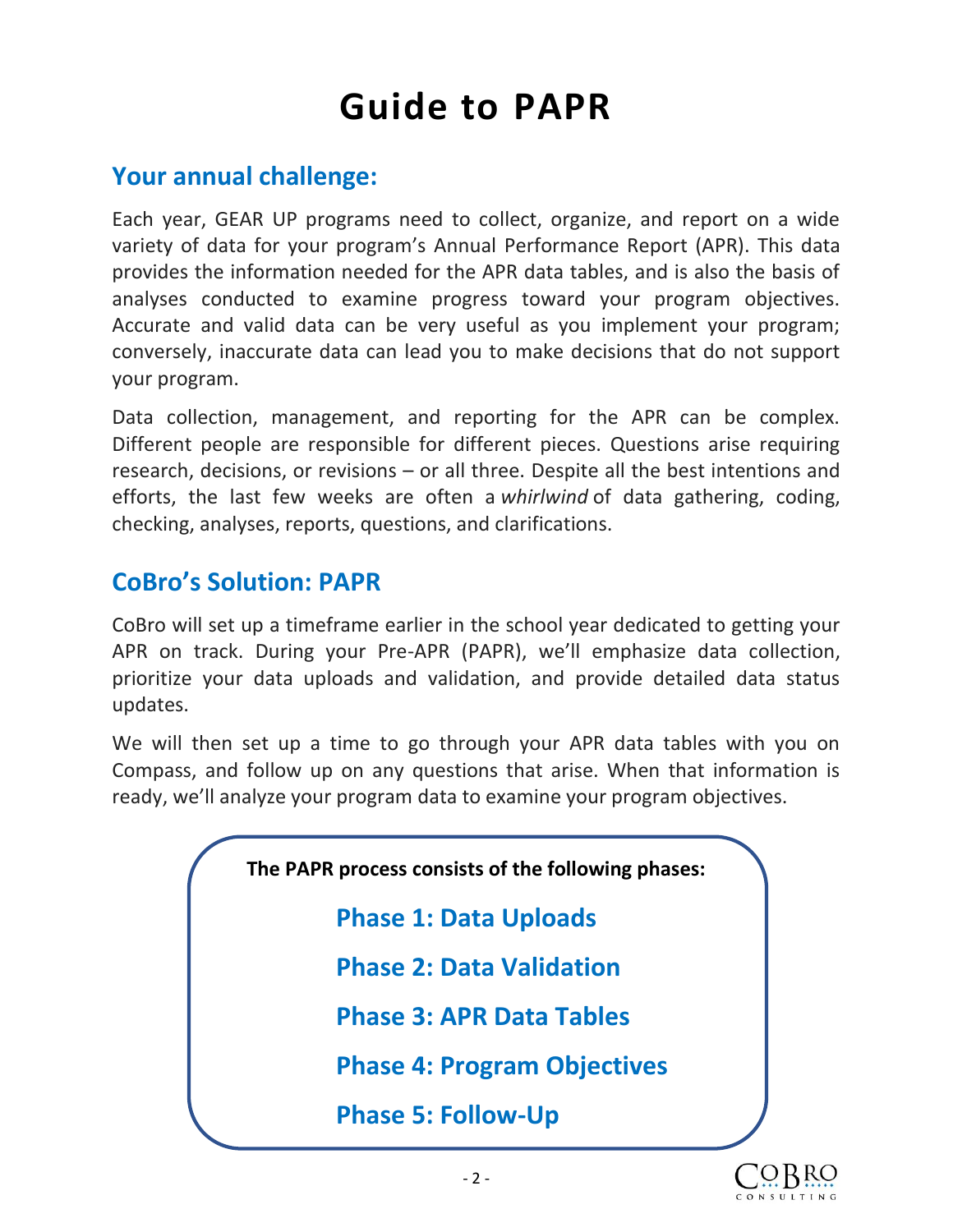

#### **GEAR UP Staff:**

- ➢ Upload data into the Compass system (**[https://cobrocompass.com](https://cobrocompass.com/)**) for the prior school year and any comparison group (CG) data, and check the status of data as it is incorporated into Compass.
- $\triangleright$  Confirm that all student, parent, and staff services are entered.
- ➢ Use the **[Client Data Submission](https://www.cobroconsulting.com/datacalendar) Calendar** and **[Client Data Layout](https://www.cobroconsulting.com/datalayout)** documents as references to determine the information needed for each of your schools.
- $\triangleright$  Run the Data Status Report in Compass to confirm that each type of data needed has been integrated into your Compass system.
- ➢ Check your Data Status Report for any anomalies. Some examples\* include: numbers that look too high or too low for a particular school; tests that were administered during a different school year; grade levels for students not served during that school year; unknown IEP/LEP/ethnicity/race status, etc. Include sitelevel staff in this review who are likely more familiar with site-specific characteristics that would impact data availability.

**\***The following page provides examples of some of the most common data anomalies to look for.

#### **CoBro Staff:**

➢ Our Data Quality Specialist, Sheryl Jones, will examine your Data Status Reports several times during this phase, and work with you to identify data gaps and make revisions or corrections to files as needed.

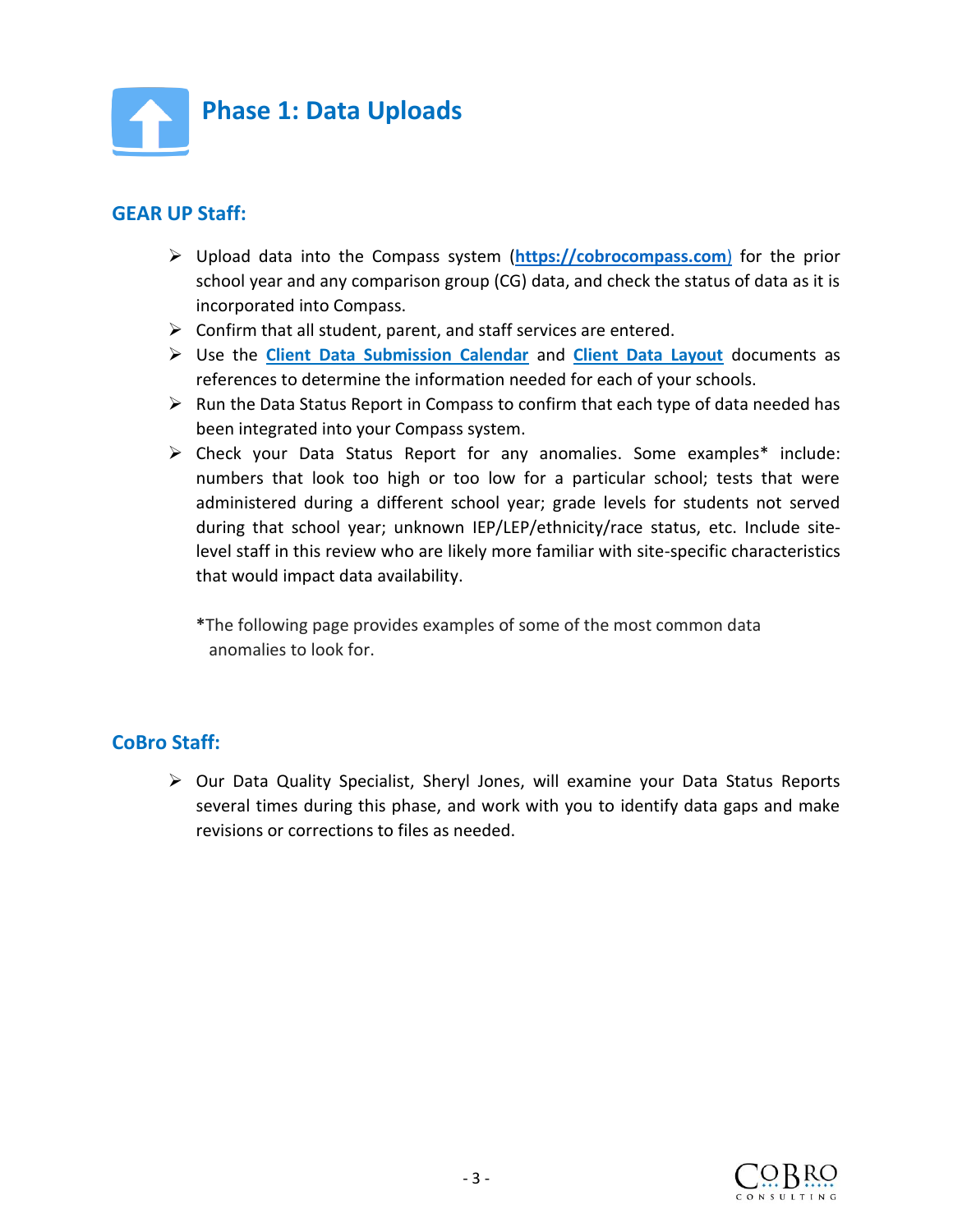

#### **Examples of data status report issues:** *Where are the rest of*

#### **Grades**

| <b>School Year</b> | <b>School</b>       | Grade<br>Level | <b>Term</b><br><b>Type</b> | <b>Term</b><br><b>Number</b> | Number of<br><b>Students</b> | <b>Number</b><br><b>Enrolled</b> | %<br><b>Submitted</b> |
|--------------------|---------------------|----------------|----------------------------|------------------------------|------------------------------|----------------------------------|-----------------------|
| 2020-2021          | Western High School | 10             | Semester                   |                              | 6                            | 516                              | 1.2%                  |
| 2020-2021          | Western High School | 10             | Semester                   |                              | 8                            | 516                              | 1.6%                  |

#### **Tests**

| <b>School Year</b> | <b>School</b>       | Grade<br><b>Test Type</b><br>Level |                       | Number of<br><b>Students</b> | <b>Number</b><br><b>Enrolled</b> | % Completed |
|--------------------|---------------------|------------------------------------|-----------------------|------------------------------|----------------------------------|-------------|
| 2020-2021          | Central High School | 12 <sup>2</sup>                    | <b>Aspire English</b> | 700                          | 720                              | 97.2%       |
| 2020-2021          | Central High School | 12                                 | <b>Aspire Math</b>    | 650                          | 720                              | 90.3%       |

*Why do we see 12<sup>th</sup> graders taking Aspire? It's only offered in 3<sup>rd</sup>-10<sup>th</sup>.* 

#### **Enrollment**

| <b>School Year</b> | <b>School</b>       | <b>Grade Level</b> | Number of<br><b>Students</b> |                                           |
|--------------------|---------------------|--------------------|------------------------------|-------------------------------------------|
| 2020-2021          | Lincoln High School | 11                 | 300                          |                                           |
|                    |                     |                    |                              | 231 fewer students<br>enrolled in 2020-21 |
| <b>School Year</b> | <b>School</b>       | <b>Grade Level</b> | Number of<br><b>Students</b> | than in 2019-20?                          |
| 2019-2020          | Lincoln High School | 10 <sup>°</sup>    | 531                          |                                           |

#### **Attendance**

| <b>School</b><br>Year | <b>School</b>                 | Grade<br>Level | <b>Term</b><br><b>Type</b> | <b>Term</b><br><b>Number</b> | # Students<br>with<br><b>Excused</b><br><b>Absences</b> | %<br><b>Excused</b><br><b>Absences</b> | # Students<br>with<br><b>Unexcused</b><br><b>Absences</b> | %<br><b>Unexcused</b><br><b>Absences</b> |
|-----------------------|-------------------------------|----------------|----------------------------|------------------------------|---------------------------------------------------------|----------------------------------------|-----------------------------------------------------------|------------------------------------------|
| 2020-2021             | <b>Adams High</b><br>School   | 10             | Semester                   | $\mathbf{1}$                 | 0                                                       | 0.0%                                   | 240                                                       | 82.8%                                    |
| 2020-2021             | <b>Johnson High</b><br>School | 10             | Semester                   | $\mathbf{1}$                 | 25                                                      | 52.1%                                  | 39                                                        | 81.3%                                    |

*No Semester 2 data?*



*the students' grades?*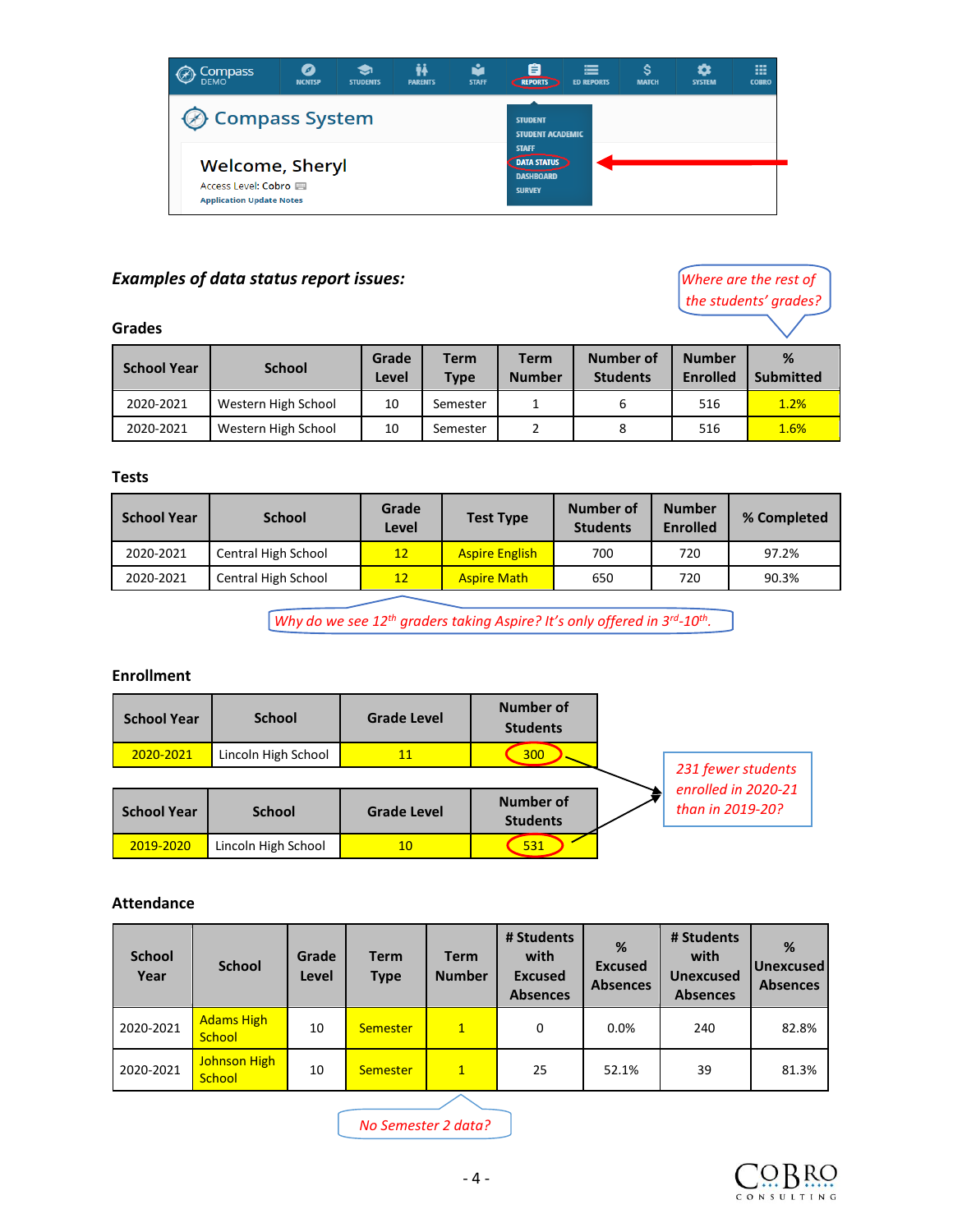

#### **CoBro Staff:**

- $\triangleright$  CoBro's data quality checks will continue to research and resolve issues regarding low, incomplete, or missing data in specific fields within each data category that may remain from the Data Upload phase (i.e., demographics, enrollment, grades, GPA, absences, and test scores).
- $\triangleright$  Data validation includes verification of the following, based on those expected for your program and the schools you serve:
	- School term types and/or term numbers
	- School years
	- Grade levels
	- Test types and test score ranges
	- Possible file upload and import errors
- $\triangleright$  We will also conduct additional validation checks to examine the new data in terms of its consistency in relation to other years and across schools.

#### **GEAR UP Staff:**

 $\triangleright$  Assign your classes into course categories and levels in Compass: *(DATA CENTER menu > CLASSES)*.



➢ Please be available to answer questions, contact your sites for further information, and/or obtain and upload corrected data, if needed.

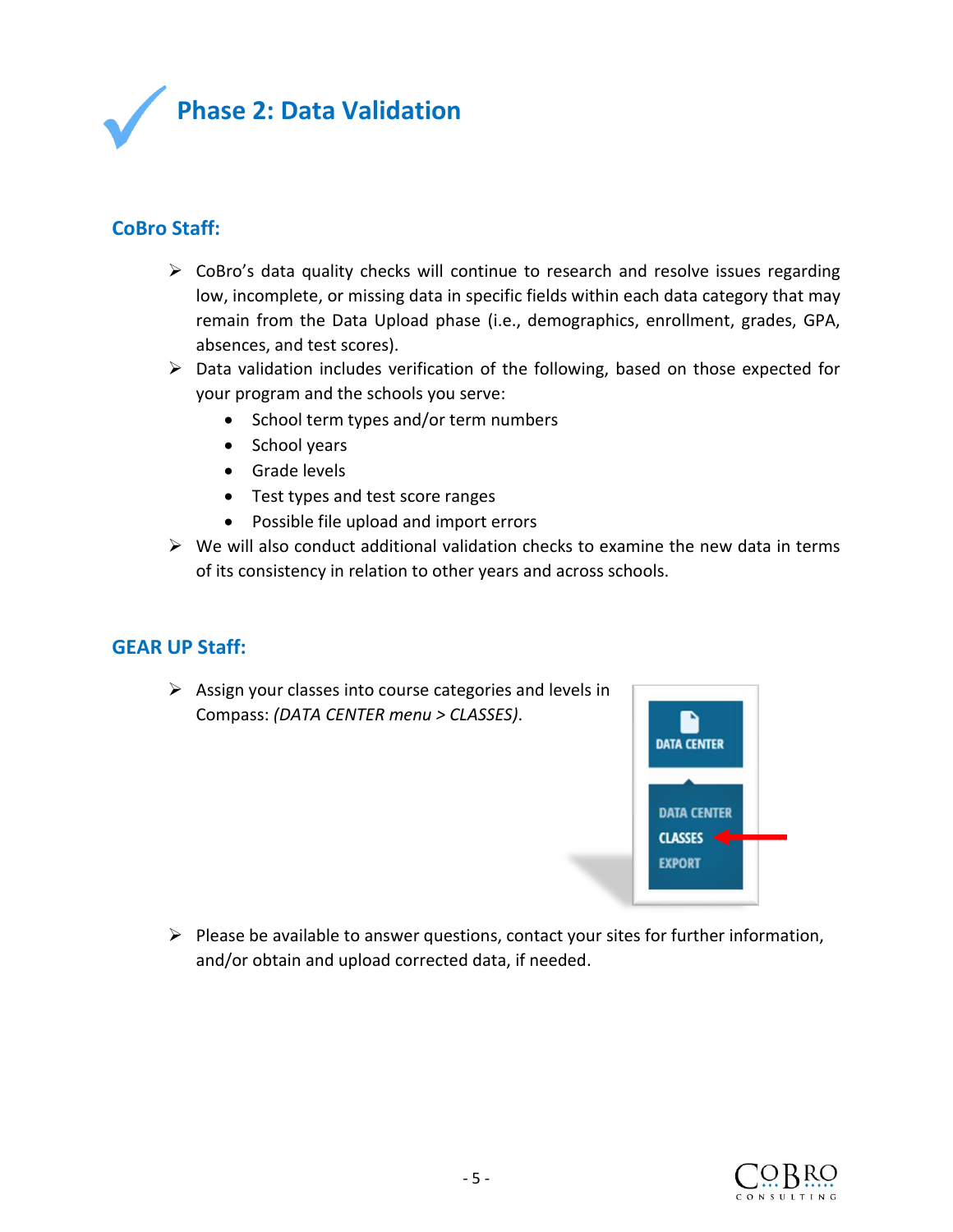

#### **GEAR UP Staff:**

- $\triangleright$  Run the APR data report in Compass and take a look at the preliminary numbers.
- $\triangleright$  If you have questions as you review these preliminary numbers, please contact our Quality Control Specialist, Oscar Morales [\(omorales@cobroconsulting.com\)](mailto:omorales@cobroconsulting.com).

#### **GEAR UP Staff & CoBro Staff:**

- $\triangleright$  Meet online to review the APR data tables, spot check and cross-examine numbers, and investigate any discrepancies.
- ➢ Finalize APR data table sections when feasible, and work on data needed for other sections in an iterative process until the APR data tables are as complete as possible.

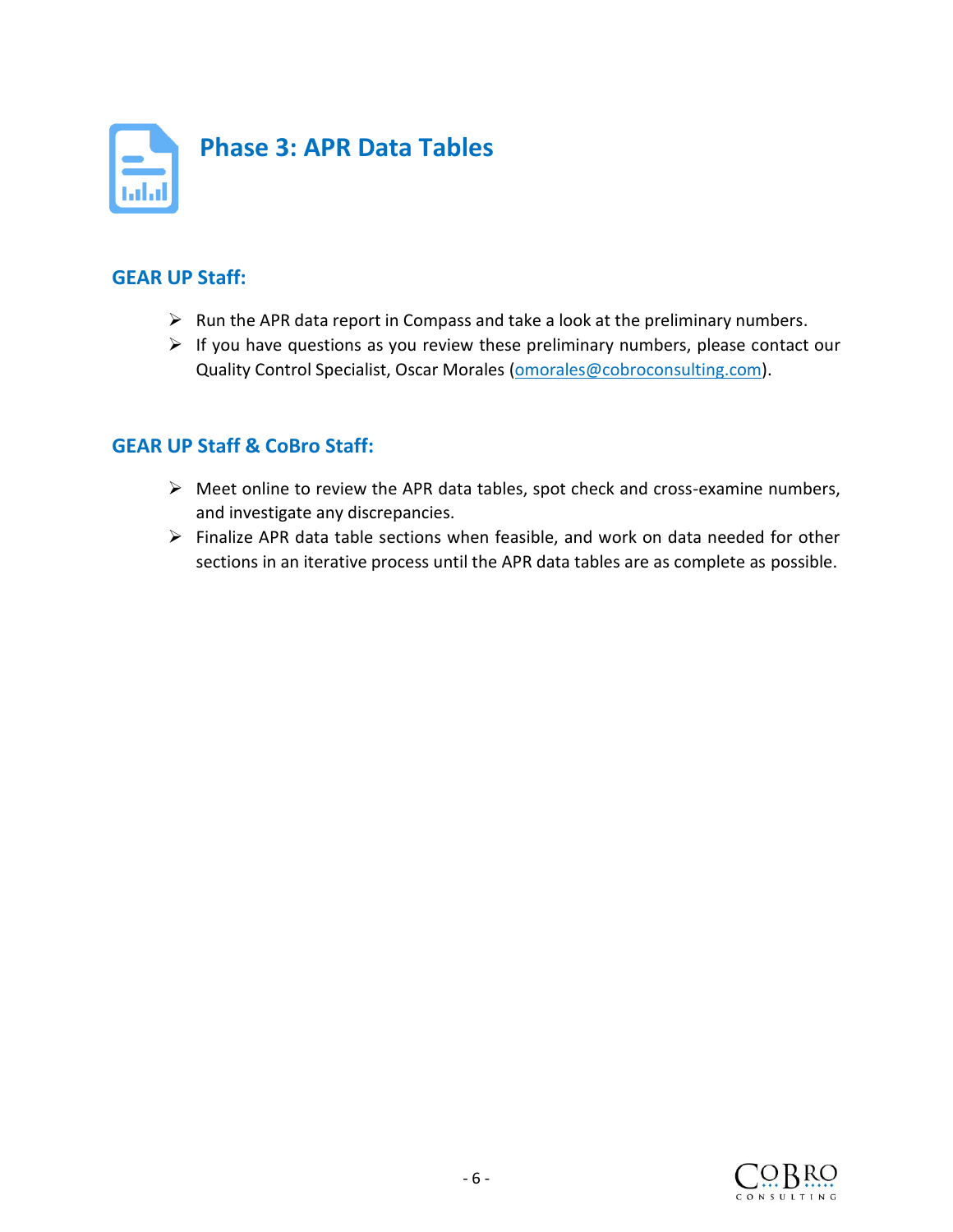

#### **CoBro Staff:**

- $\triangleright$  CoBro will analyze data for all program objectives that rely on any of the data elements finalized in the previous phase.
- ➢ Our Chief Research Analyst, Keren Brooks, will provide drafts of Section II #5 for discussion and investigation of results.
- ➢ Finalize objectives when feasible, and work on data needed for other objectives in an iterative process until objectives are as complete as they can be.

#### **GEAR UP Staff:**

➢ Review these sections and help us revise, clarify, and/or update, as needed. Add your own information and narrative to provide on-site context to the findings.